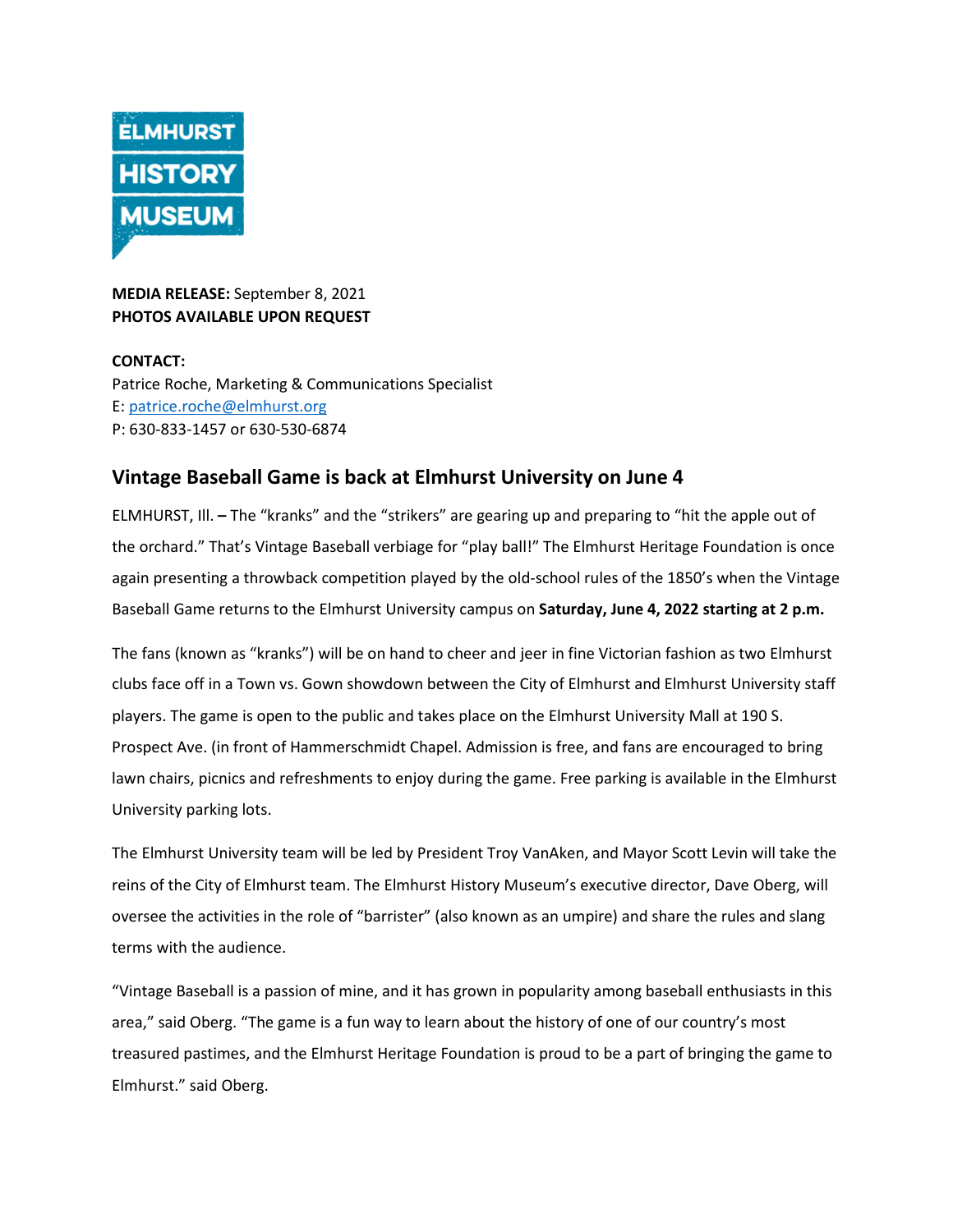Oberg added that the competition is stepping up as players become more comfortable with the game's unique rules and terminology. "We have been hosting this game over the last few years, and each year the players get more engaged in the competition," said Oberg. "The Vintage Game is an homage to the roots of baseball in this country, so it's a participatory way to learn about the game's history and traditions. One thing is for sure, everyone has a great time whether they're playing or watching, so we are looking forward to another great afternoon at Elmhurst University."

All are invited to join in the cheering and jeering on Saturday, June 4<sup>th</sup> at 2 p.m. at Elmhurst University. For more information, visit the Elmhurst History Museum's web site at www.elmhursthistory.org or call (630) 833-1457.

*The Elmhurst History Museum is a department of the City of Elmhurst supported by the Elmhurst Heritage Foundation, a 501c3 non-profit organization. The museum is located at 120 E. Park Ave. in downtown Elmhurst. General admission is free. For more information, call 630-833-1457 or visit our web site at www.elmhursthistory.org.* 

## **SIDEBAR: Examples of 19th-century Baseball Terminology**

Vintage Baseball Games are filled with their own unique vocabulary, including cheers and jeers from the stands and players. Here is a guide for some of the terms that can be heard in typical vintage baseball competitions:

*Apple/Onion/Horsehide/Pill:* The ball *Artist:* Proficient ball player *Blooper/Banjo:* A weak fly ball *Boodler:* An ungentlemanly maneuver *Bowler/Feeder/Hurler/Thrower/Twirler*: Pitcher *Club Nine:* Ball team *Kranks/Bugs/Rooters/Throng:* Fans *Kranklets/Charming Deadheads:* Female fans *Daisy cutter/Ant killer/Worm burner/Bug crusher:* Sharp ground ball *Dandy:* Cool *Dead* or *Hand Dead!:* Player is out!